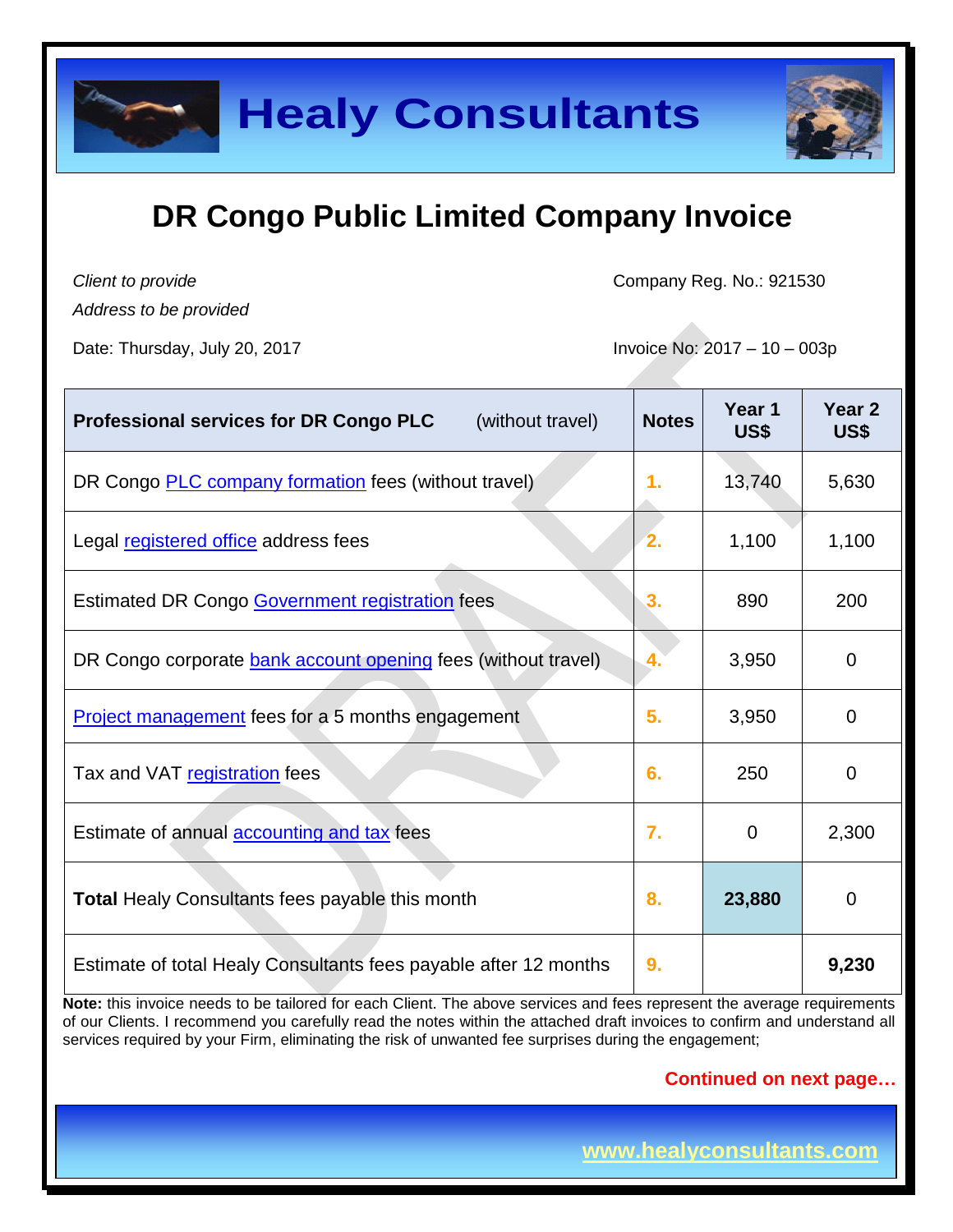

#### *Notes to invoice above*

**1.** Healy Consultants' fees to efficiently and effectively project manage Client's DR Congo engagement within 5 [months \(click link\),](http://www.healyconsultants.com/democratic-republic-of-congo-company-registration/fees-timelines/#timelines) including **i)** choosing the optimum regulatory license for our Client's business activities, **ii)** reserving the PLC name **iii)** liaising with lawyers and accountants and **iv)**  submitting a quality PLC incorproation application to the Guichet Unique de la Création [d'Entreprises;](http://fr.guichetunique.cd/)

All [engagement fees](http://www.healyconsultants.com/company-registration-fees/) (click link) are agreed and paid up front and agree to the fees published on our country web pages. Consequently, there are no hidden fees or surprises or ambushes throughout the engagement. All engagement deadlines are agreed up front in the form of [a detailed project plan,](http://www.healyconsultants.com/index-important-links/example-project-plan/) mapping out deliverables by week throughout the engagement term;



Every second day during the engagement, we email our Client a [detailed email engagement](http://www.healyconsultants.com/index-important-links/weekly-engagement-status-email/) status [update.](http://www.healyconsultants.com/index-important-links/weekly-engagement-status-email/) Our Client is immediately informed of engagement problems together with solutions. Your dedicated engagement manager is reachable by phone, skype, live chat and email and will communicate in your preferred language;

- **2.** In accordance with [DR Congo Companies Act,](http://www.ohada.com/actes-uniformes.html) each PLC shall as from the date of its incorporation have a legal registered office in DR Congo, to which all official government communications and notices may be addressed. To comply with this statutory requirement, Healy Consultants' DR Congo office will be the registered office address for your PLC. Thereafter, this address will be used to receive Government correspondence including **a)** annual and quarterly tax returns; **b)** bank statements and **c)** employee payroll tax and pension correspondence. Most of our Clients wish to place Healy Consultants [DR Congo office address \(click link\)](http://www.healyconsultants.com/virtual-office/) on invoices, contracts, websites and business cards:
- **3.** This fee is an estimate of government costs payable during your Firm's engagement. All government fee payments will be supported by original receipts and invoices. Examples of government costs include **i)** registering the PLC bylaws; **ii)** obtaining the RCCM number; **iii)** registering the PLC for tax with the [Direction Générale des Impots.](http://www.dgi.gouv.cd/) Following engagement completion, Healy Consultants will refund our Client any excess of funds received over actual Government costs paid;

**Continued on next page…**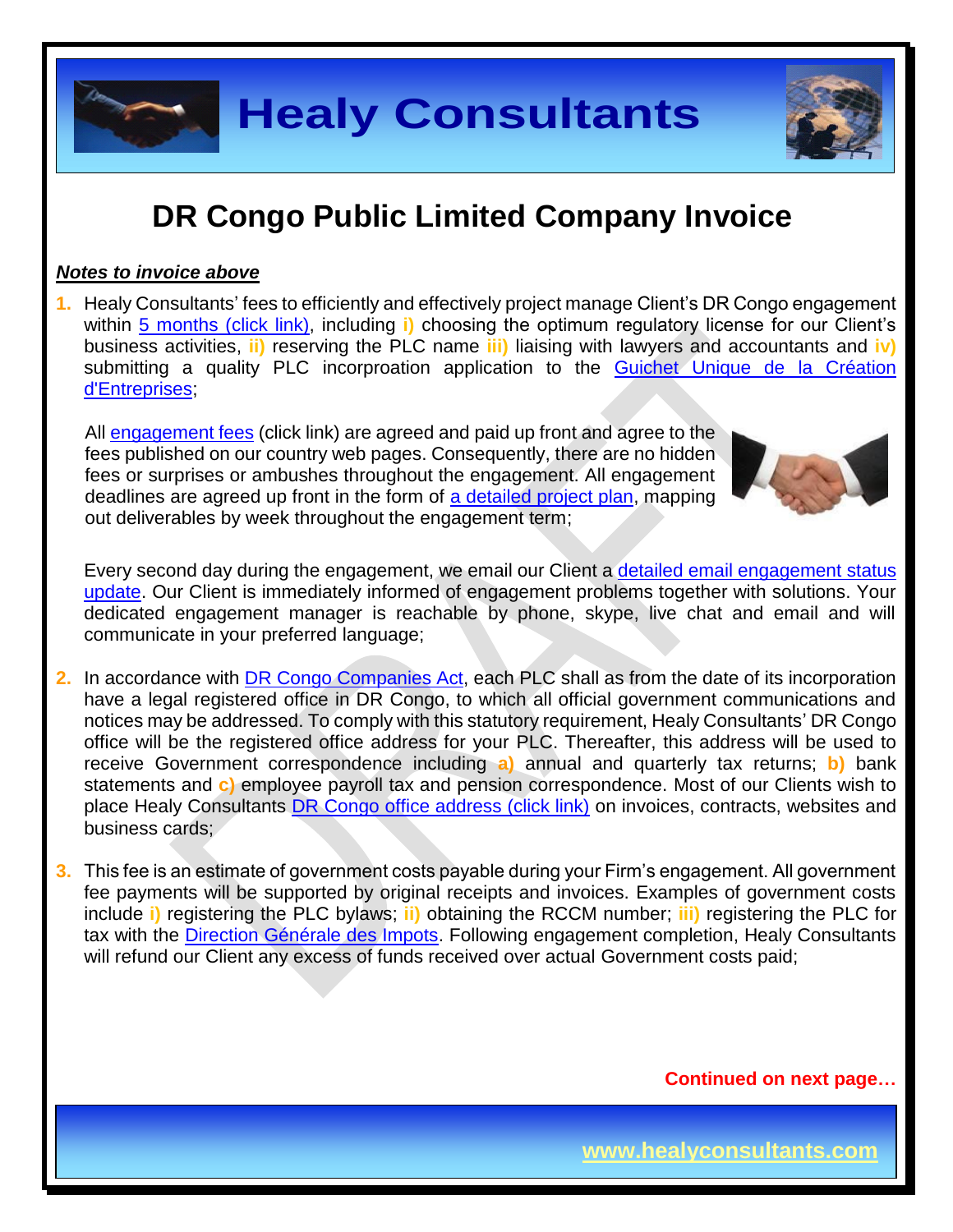



**4.** Healy Consultants will be pleased to open a Congo corporate bank account without travel. It is a time consuming task, Healy Consultants will shelter our Client from the administrative challenges. As you can appreciate, it is a difficult task to obtain bank account approval through a newly formed PLC, when shareholders and directors and bank signatories reside overseas. Healy Consultants will prepare a business plan for the bank to optimize the probability of corporate bank account approval. Depending on our Client business and nationality, there is a 20% probability the banks will request a bank signatory to travel for a one-hour bank interview. Healy Consultants will try its best to negotiate with the bank for a travel exemption. If our Client must travel to Congo for corporate bank account opening, Healy Consultants will refund our Client US\$950;

If our Client is not comfortable with only a Congo corporate bank account, Healy Consultants will be pleased to open [an international corporate bank account](http://www.healyconsultants.com/international-banking/) (click link) outside of Congo. Examples include New York, Germany, Liechtenstein, Austria, Bulgaria, South Africa, Australia, London, South America or Dubai. All banks will be top tier banks in these countries with excellent internet banking services. Example of our global banking partners include HSBC, Standard Chartered Bank, Citibank, Barclays, Standard bank, ANZ bank, Ecobank, UBS, Credit Suisse;

The banks enjoys ultimate power of approval of corporate bank account applications. Consequently, guaranteed success is outside of Healy Consultants' control. What is inside our control is the preparation and submission of a high quality bank application that maximizes the likelihood of approval. To date, we enjoy a 100% approval record because of [our global banking relationships](http://www.healyconsultants.com/international-banking/corporate-accounts/) and determination.

Global banks continue to tighten corporate bank account opening procedures, their internal compliance departments completing more thorough due diligence of Clients. Consequently, our Clients should expect the bank account approval period to take up to 4 weeks. Furthermore, global banks now require evidence of proof of business in the country where the corporate bank account will be, including sales contracts or lease agreement;







**Continued on next page…**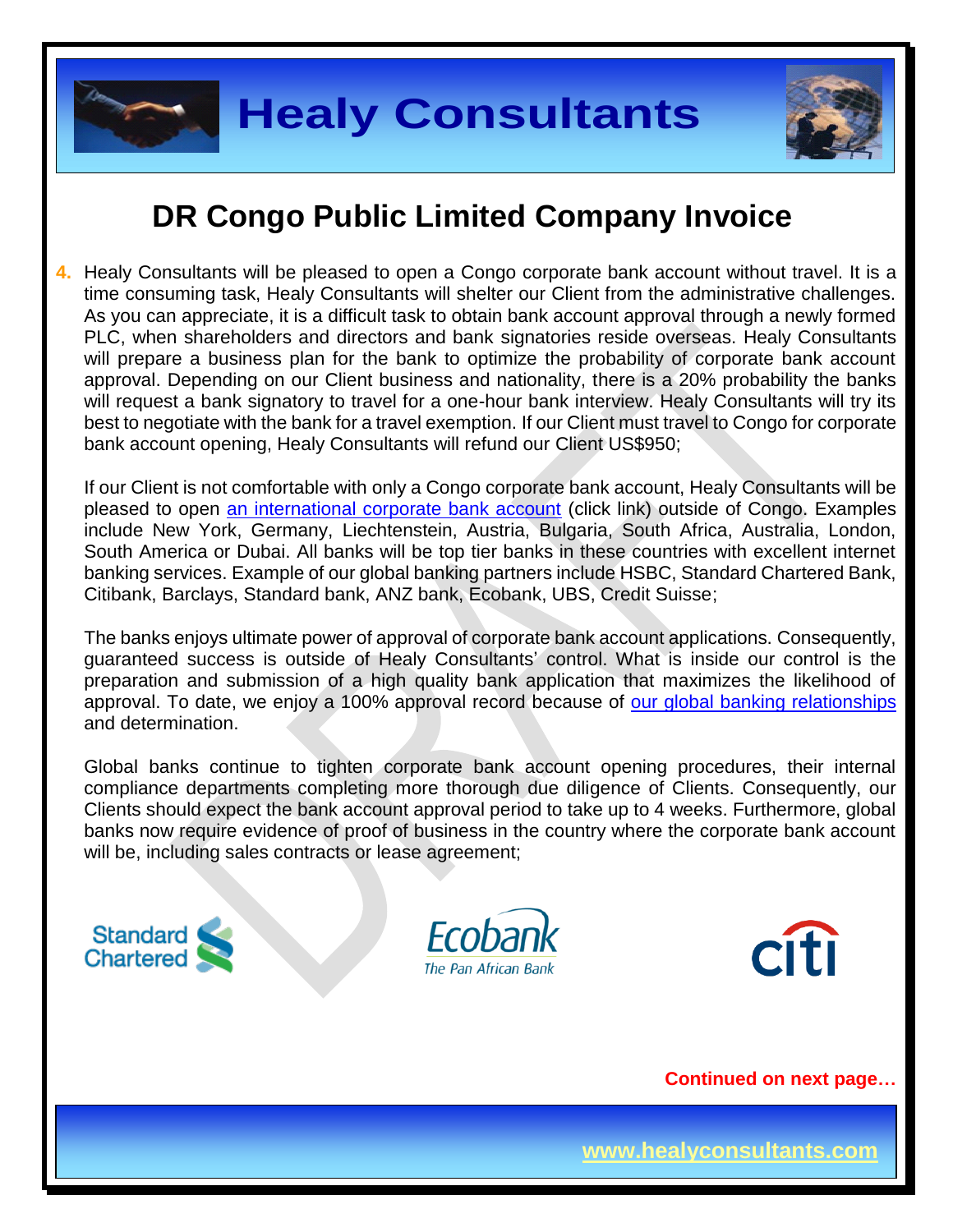



## **DR Congo Public Limited Company Invoice**

- **5.** Healy Consultants Group PLC project management fees relate to time and resources dedicated to:
	- **a.** thoroughly research and plan DR Congo business set up for our Client;
	- **b.** devising strategies to **i)** minimise the total engagement period **ii)** complete the engagement without our Client travelling **iii)** avoid the need for a specific regulatory license;
	- **c.** agreeing the optimum corporate structure with our Client;
	- **d.** submitting a high-quality change of corporate structure application to the [Direction Générale des](http://www.dgi.gouv.cd/)  [Impots;](http://www.dgi.gouv.cd/)
	- **e.** choosing the optimum regulatory license for our Client's business activities (if required);
	- **f.** injecting the paid up share capital on our Client's behalf (if required);
	- **g.** collating and supervising the legalisation and attestation and translation of Client documents;
	- **h.** weekly detailed engagement [status updates](http://www.healyconsultants.com/index-important-links/weekly-engagement-status-email/) to our Client and weekly Friday conference calls;
	- **i.** payment of retainer fees to multiple local lawyers and accountants;
	- **j.** ensuring our Client complies with local regulations and legally owns and controls the new entity;
	- **k.** ascertain the specific accounting, tax, legal and compliance considerations;
	- **l.** finding solutions to [challenges that occur](http://www.healyconsultants.com/engagement-project-management/) throughout the engagement;
	- **m.**determining the local and international tax obligations of the business entity, including corporate income tax, payroll taxes, withholding tax and sales taxes;
- **6.** In accordance with [DR Congo's Indirect Taxation Act,](http://www.loc.gov/law/foreign-news/article/congo-the-democratic-republic-of-the-new-tax-measures-adopted/) each entity must register for corporate tax and VAT at the [Direction Générale des Impots;](http://impots-gouv.cg/communications/index)
	- **7.** For an active trading PLC, these **accounting and tax (click link)** fees are an estimate of Healy Consultants fees to efficiently and effectively discharge your annual accounting and tax obligations. Following receipt of a set of draft accounting numbers from your PLC, Healy Consultants will more accurately advise accounting and tax fees. For a dormant PLC, Healy Consultants fees are only US\$950;



**Continued on next page…**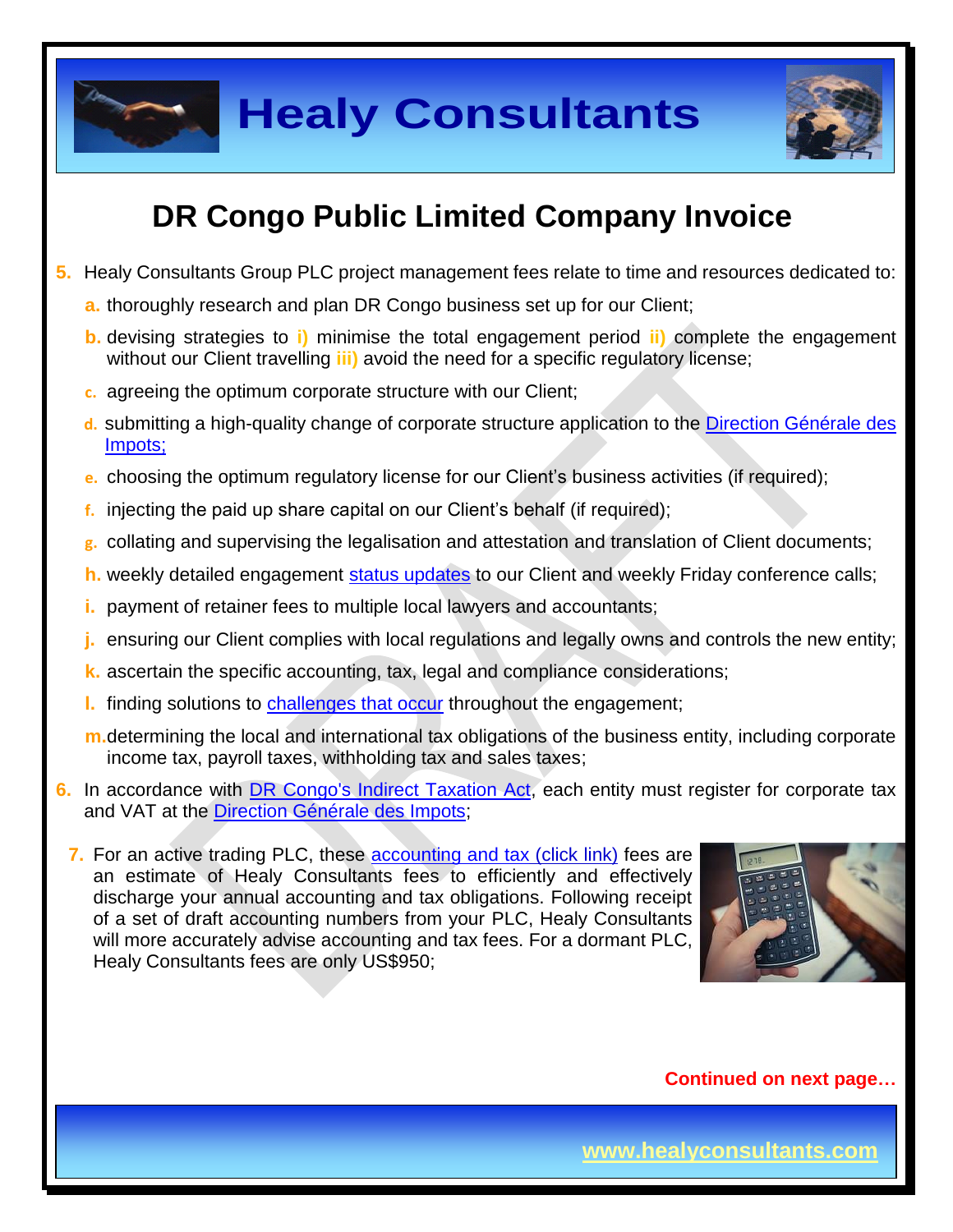

### **DR Congo Public Limited Company Invoice**

- **8.** All fees quoted in this invoice correspond to fees quoted on Healy Consultants' [website.](http://www.healyconsultants.com/company-registration-fees/) Please review this invoice carefully to identify errors. During the rush of a business day, it is possible Healy Consultants inadvertently made fee calculation errors, typing errors or omitted services or omitted historic fee payments from Clients. In the unfortunate event you identify invoice errors, please revert to me directly re the same. I apologize in advance if I or my staff made invoice errors;
- **9.** Assuming our Clients' re-engage Healy Consultants in year 2, this fee is an estimate of the fees payable next year, 12 months after the date of company registration;
- **10.**The fees quoted in this invoice are a prediction of the fees required to efficiently and effectively complete this engagement in a timely manner. If during the engagement Healy Consultants realizes that the project is more complex than anticipated, requiring a large additional investment of time, my Firm will revert to request additional fees. If Healy Consultants completes the engagement faster than expected and more easily than expected, Healy Consultants is happy to refund some fees to our Client;
- **11.**In accordance with [DR Congo Companies Act,](http://www.ohada.com/actes-uniformes.html) the issued share capital of US\$20,000 must be deposited to the PLC bank account before incorporation. To optimize engagement efficiency and minimize delays, Healy Consultants is happy to deposit these funds on behalf of our Clients;
- **12.**It is important our Clients are aware of their personal and corporate tax obligations in their country of residence and domicile and they will fulfill those obligations annually. Let us know if you need Healy Consultants help to clarify your local and international annual tax reporting obligations;
- **13.**In accordance with [DR Congo Companies Act](http://www.ohada.com/actes-uniformes.html) a minimum of three shareholders are required to be appointed during PLC formation. Healy Consultants will be pleased to provide our Client nominee services for their DR Congo PLC. Our fee for offering nominee legal representative service is US\$9,000. Additionally, if our Client requires nominee shareholder and director services [\(click link\),](http://www.healyconsultants.com/corporate-outsourcing-services/nominee-shareholders-directors/) Healy Consultants will be pleased to assist. Our fee for professional, passive nominee corporate [shareholder](http://www.healyconsultants.com/national-shareholder-services/) amounts to US\$2,100 per annum. Our fee to be both nominee director and shareholder amounts to US\$6,600 per annum. Being the sole shareholders and sole director of a Client's PLC exposes Healy Consultants to reputation, litigation and financial risk;

**Continued on next page…**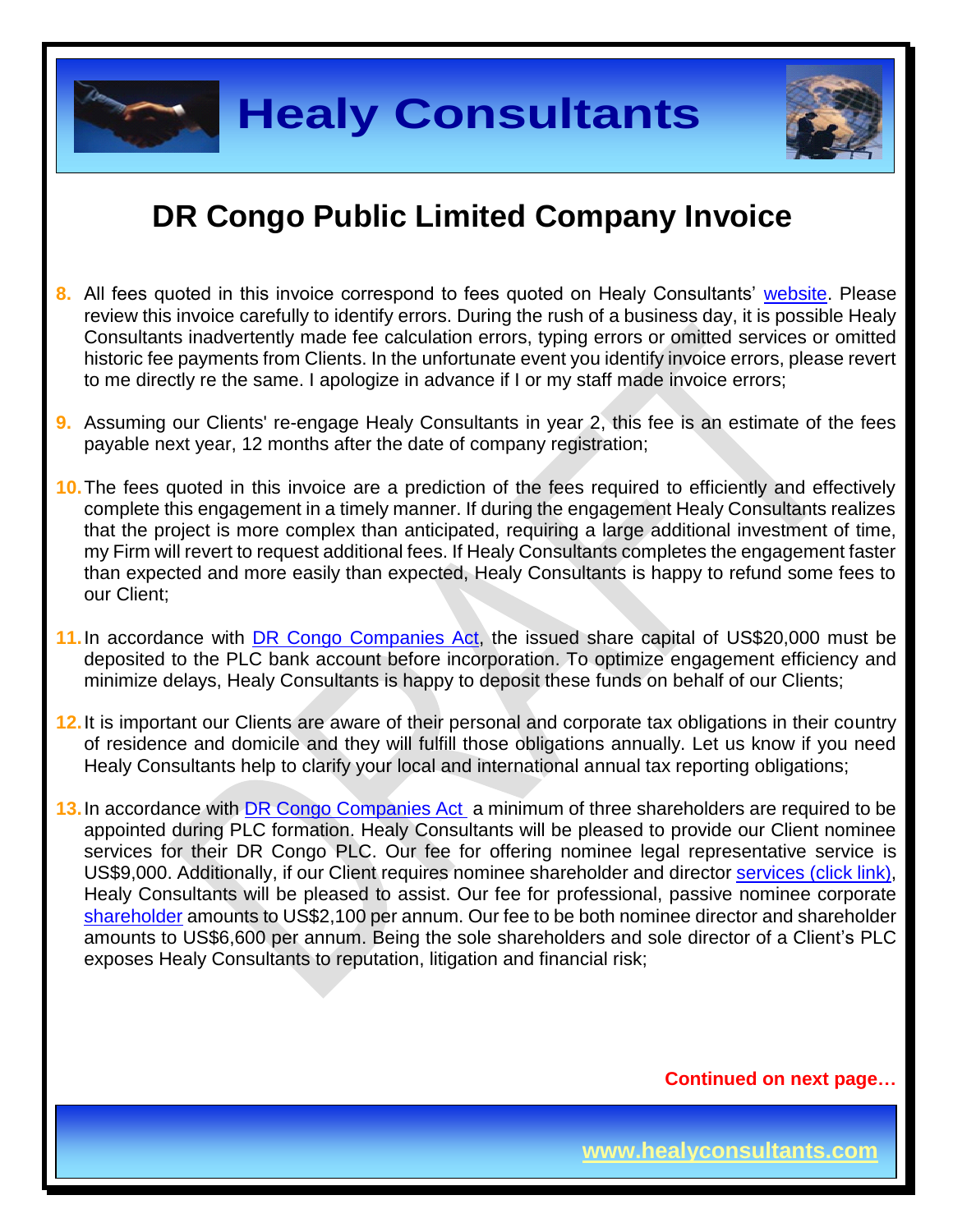

**14.** If our Client and Healy Consultants properly plan this engagement, our Clients' will *not* have to travel during this engagement. Healy Consultants will efficiently and effectively and aggressively complete PLC registration and corporate bank account opening in a timely manner without our Client presence. Instead, our Client will need to **i)** sign and get documents legalized in the embassy in their country of origin and **ii)** courier the originals to Healy Consultants office;



- **15.**If required, Healy Consultants will be pleased to assist your Firm obtain [business visa](http://www.healyconsultants.com/corporate-advisory-services/migration/) approvals. Our fee is US\$3,950 for the first employee, US\$2,950 for the second employee, US\$1,950 per employee thereafter. Our employee visa fees includes preparation of a quality visa application and submitting to the correct Government immigration officers. The Government enjoys ultimate power of approval of visa applications. Consequently, guaranteed success is outside of Healy Consultants' control. What is inside our control is the preparation and submission of a high quality immigration visa application that maximizes the likelihood of visa approval;
- **16.**Monthly and quarterly Government tax obligations include **i)** monthly payroll reporting and **ii)** monthly VAT and corporation tax return filing. If you need our help, Healy Consultants can complete monthly Government reporting for a monthly fee of US\$860. Healy Consultants monthly support will include **i)** receive in dropbox the monthly invoices from our client **ii)** label monthly bank statement transactions **iii)** preparation and submission of VAT returns and **iv)** monitor monthly profit levels to minimize annual tax **v)** submission of monthly employee payroll reporting;
- 17. Some of our Clients engage Healy Consultants to [recruit](http://www.healyconsultants.com/corporate-outsourcing-services/how-we-help-our-clients-recruit-quality-employees/) local employees. We have a lot of experience in this area and we are quite skilled at securing quality candidates for our Clients;
- **18.**Some of our Clients request Healy Consultants to provide temporary shared [office space](http://www.healyconsultants.com/virtual-office/) for 6 months until their preferred business premises is found. If your Firm requires this service, our onetime fee is US\$950. Monthly rental thereafter is paid directly to the landlord, independently of Healy Consultants;
- **19.**Some of our Clients require an immediate DR Congo solution. With this strategy, within a day Healy Consultants can supply our Client **i)** an existing dormant DR Congo company number and **ii)** an already approved DR Congo corporate bank account number and **iii)** a business address. Turnkey solutions are attractive to those entrepreneurs who wish to immediately close a country deal, sign a contract or invoice a customer;



#### **Continued on next page…**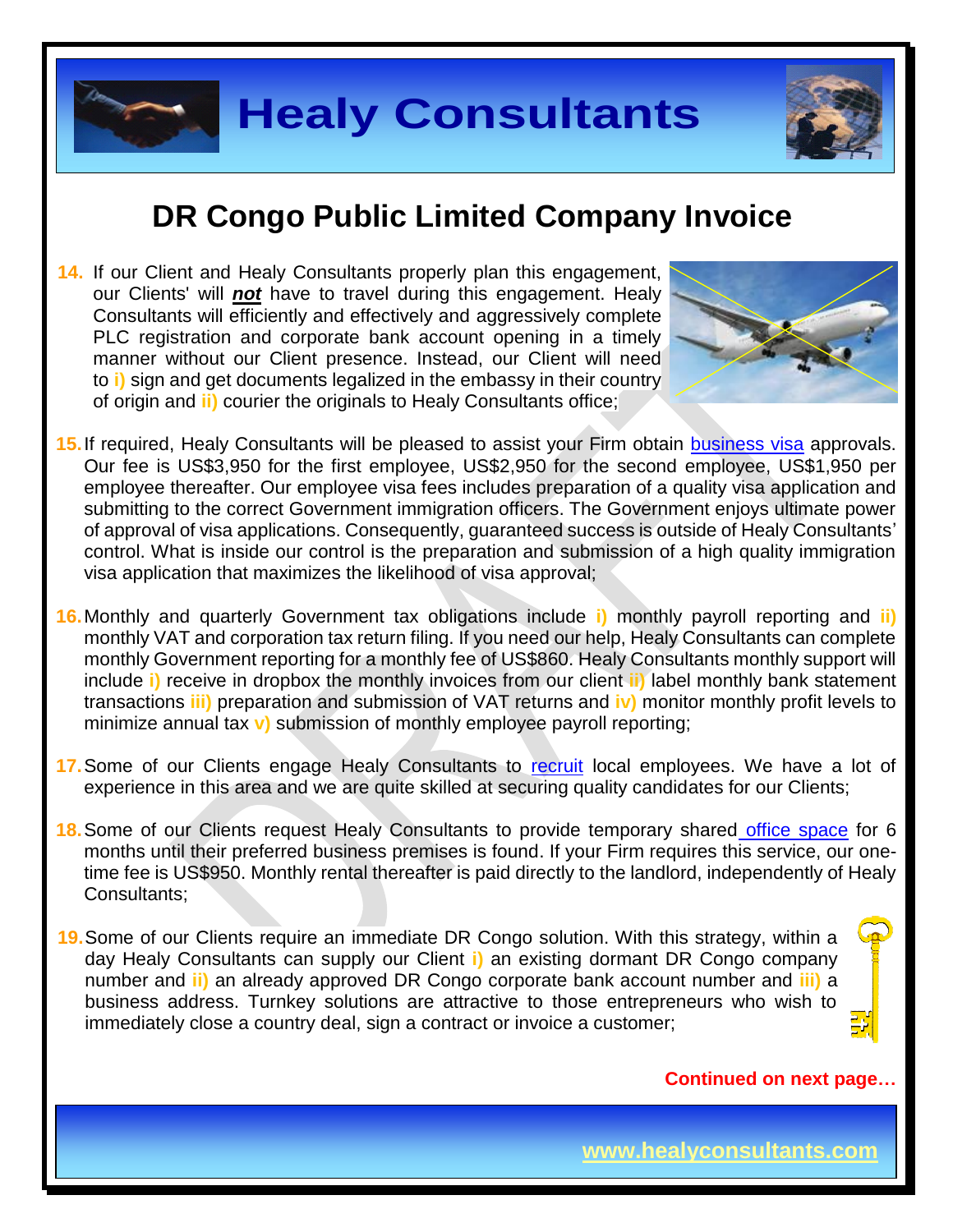

# **DR Congo Public Limited Company Invoice**

- **20.** Engage Healy Consultants to [project manage \(click link\)](http://www.healyconsultants.com/project-manage-engagements/) the set up of your business in every country on the planet. We are the best in the [world \(click link\)](http://www.healyconsultants.com/best-in-the-world/) at what we do and we are a one-stop-shop for the A to  $Z$  (click link) of every country engagement;
- **21.**During the engagement, shareholders and directors documents may need to be translated into the local language before the Government and Bank approves PLC registration and corporate bank account opening respectively. Consequently, our Client should budget for possible additional translation and embassy atestation fees. Either our Client or Healy Consultants can complete this administrative task;

As always, Healy Consultants will negotiate with all third parties to eliminate or reduce additonal engagement costs. For transparency purposes, all third party fee payments will be supported by original receipts and invoices. Examples of possible third party payments include **i)** embassy fees **ii)** notary public costs **iii)** official translator fees;

- **22.**To assist our Clients to minimize foreign exchange costs, we offer the payment in SG\$, Euro, Pounds or US\$. Kindly let me know in which currency your Firm prefers to settle our fees and I will send an updated invoice, thank you;
- **23.** Engage Healy Consultants to [project manage \(click link\)](http://www.healyconsultants.com/project-manage-engagements/) the set up of your business in every country on the planet. We are the best in the [world \(click link\)](http://www.healyconsultants.com/best-in-the-world/) at what we do and we are a one-stop-shop for the A to  $Z$  (click link) of every country engagement;
- **24.**As stipulated on our [business website](http://www.healyconsultants.com/) and in section 3 of our engagement letter, Healy Consultants will only commence the engagement following **i)** settlement of our fees and **ii)** completion and signing of our legal engagement letter;
- **25.**Healy Consultants will only incorporate your PLC after 75% of [due diligence documentation](http://www.healyconsultants.com/due-diligence/) is received by email. Healy Consultants will only open a corporate bank account after 100% of the Client's original due diligence documentation is received by courier;
- **26.** Some of our Clients' prefer to pay Healy Consultants fees by **instalments** (click link);

**Continued on next page…**